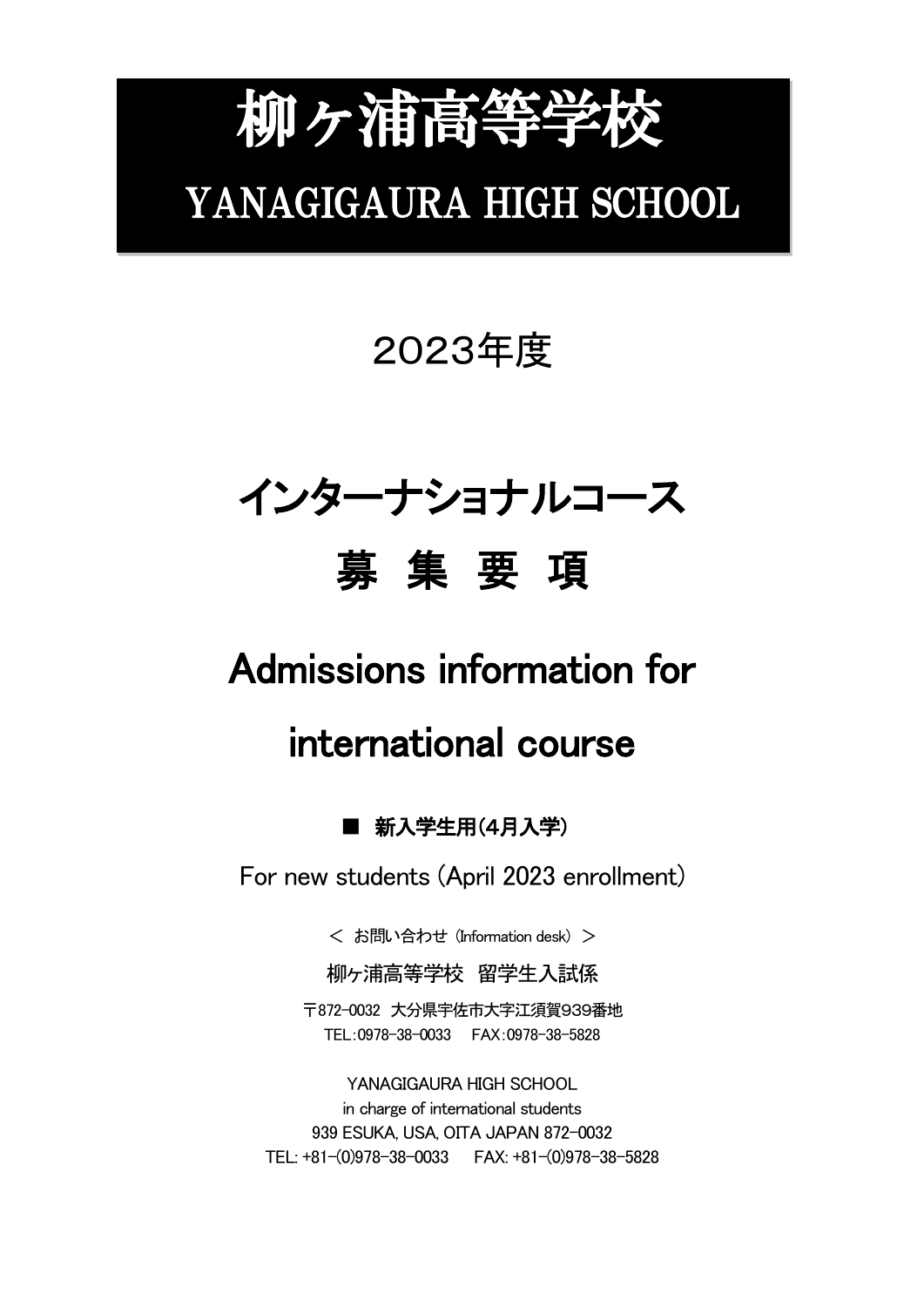#### ■ A O 入 試 (Admission Office examination)

#### 1、出願資格 (Admission Criteria)

- ①中学校を卒業した者または卒業見込みの者で、 学校教育における9年の課程を修了した者 Has graduated or expected to do from junior High School and has completed 9 years of standard curriculum of school education.
- ②高等学校への入学資格を認められた者

Have been approved to enter this school.

#### ③合格した場合に、必ず入学手続きをおこなう者

If you passed the examination, you must complete the admission procedure.

 ④人物・学業ともに優秀で、本校が指定するスポーツ活動に実績を有するか、 本校に強い興味・関心を持ち、本校の教育方針と校則に従って勉学に精励する意思のある者 Both character and studies are excellent, have great competition results in club activities or be interested in our high school, can tackle the studies in accordance with our high school's policy and rules.

#### 2、募集定員 (No. of Students Admitted)

普 通 科 (General Education Department) インターナショナルコース (International Course) 体育進学コース(PE Higher Education Course) ・・・40 students (Male)/(Female)

3、選考方法 (Selection Method)・・・AO型 (Admission Office examination) 書類審査、面談 (Application Materials、Interview Examination)

#### 4、出願書類 (Required documents)

- ①AO入試志願書 (Application form)
- ②パスポートの写し (Passport Copy)
- ③中学校の卒業証明書 (Certificate of graduation of junior high school)
- ④日本語学習歴1 年以上の証明書 (Certificate of more than 1 year of learning Japanese)

⑤日本語学校登録機関証明書(Japanese school registration institution certificate)

- ⑥顔写真のデータ (Face photo data)
- 5、検定料 (Application fee)…20,000円 (Japanese Yen)

 現地での面接試験の場合、当日現金でのお支払いをお願いいたします。 オンラインでの面接試験の場合、入学時納入金と一緒に入金をお願いいたします。

Face to face interview tests, please pay in cash on the day. In the case of an online interview test, please make a deposit together with the payment at the time of admission.

6、出願先、出願方法 (Application Mailing Address, Application methods)

| 〒872-0032         | 939 ESUKA, USA, OTTA     |  |  |
|-------------------|--------------------------|--|--|
| 大分県宇佐市大字江須賀939    | JAPAN 872-0032           |  |  |
| 柳ヶ浦高等学校 留学生入試係    | YANAGIGALJRA HIGH—SCHOOL |  |  |
| TEL: 0978-38-0033 | $TEL: +81-978-38-0033$   |  |  |
| FAX: 0978-38-5828 | $FAX: +81-978-38-5828$   |  |  |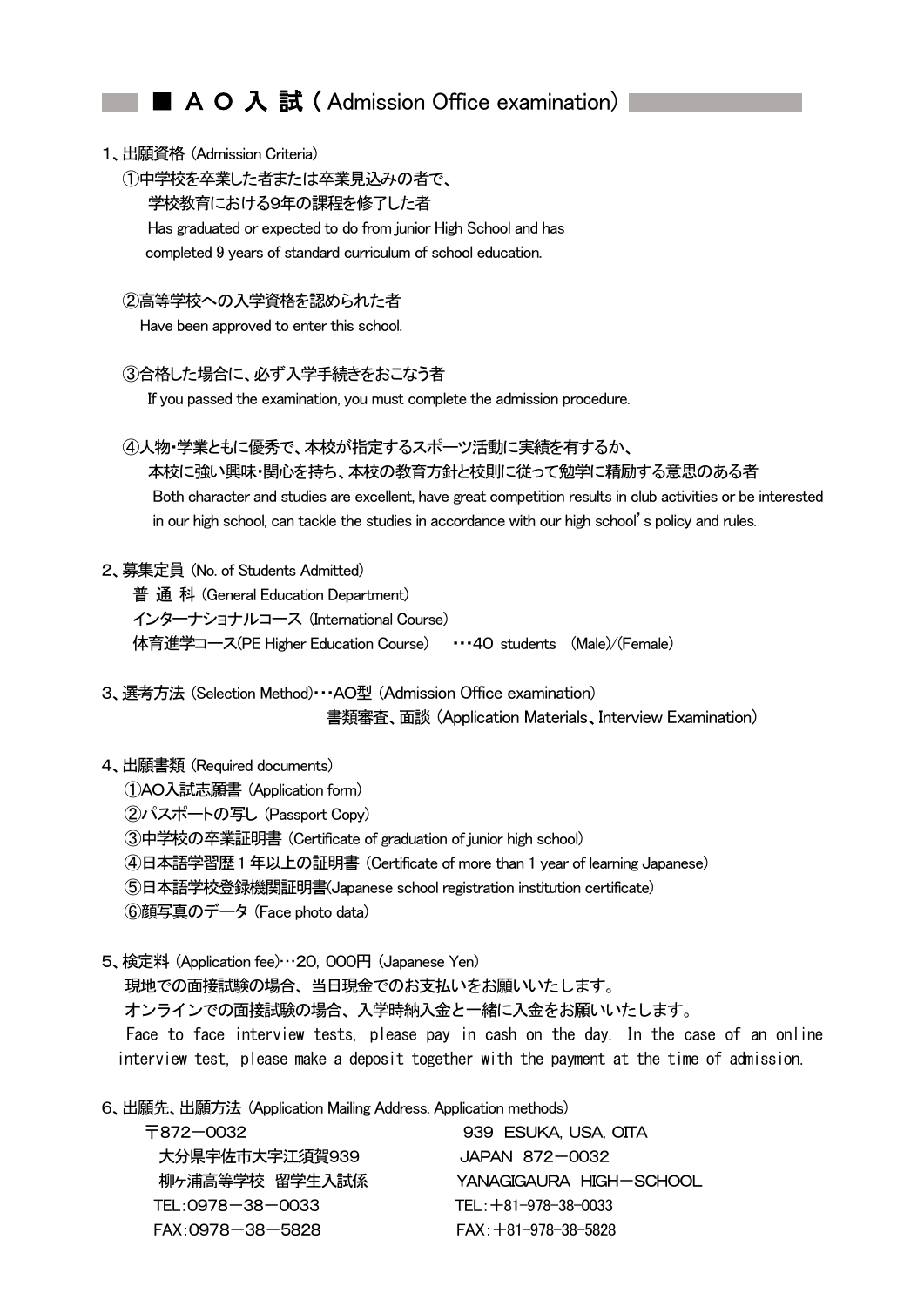・電子メールで必要書類を添付してください。

Please attach the required documents by e-mail.

7、試験会場 (Examination hall)

・・・選考の日時及び場所は、選考日の1週間前までに本人に通知する。 We inform you the examination date and examination hall by one week before.

8、合格発表および入学手続き (Announcement of the test results and admission procedure) 合格者には、本人へ合格通知書とともに入学手続きに必要な書類と手続き方法を通知する。 所定の期日までに入学手続きを完了後に「入学許可証」を発行する。 入学許可証の有効期限は入学式までとし、本人の都合により有効期限までに来学できない場合は

入学許可を取り消すことがある。

We inform passing certificate and the necessary documents for entrance procedure.

We issue our school entrance permission document after you have completed entrance procedure by deadline. Valid until entrance permission document is by entrance ceremony. If you can't come to the school by your convenience, there are cases in which cancel your entrance permission.

#### 9、入学時納入金 (All of Entrance fee)

下記金額を、入学手続き期限までに納入して下さい。

なお、一旦納入された \* 入学金は返金しません。

Please pay all money below until entrance procedure.

Even though you can't enter the school, we can't refund about Entrance fee

| *入 学 金 (Entrance fee)          | 130,000 (JPY)                    |  |
|--------------------------------|----------------------------------|--|
| 入 寮 費 (Room fee)               | 10,000 (JPY)                     |  |
| 制服代 (夏/冬)                      | $(1 \text{ set})$ 90,000 $(JPY)$ |  |
| School uniform (summer/winter) | 50,000 (JPY)                     |  |
| 教科書/体操服他                       |                                  |  |
| Textbook/Gym cloths            |                                  |  |
| 入学時納入金合計 (Total)               | 280,000 (JPY)                    |  |

10、入学手続き期限 (Entrance procedure deadline)

4月入学 (April enrollment)

※合格通知日より14日以内 <厳守>

You must pay by 14 days since you have passed <Definitely)